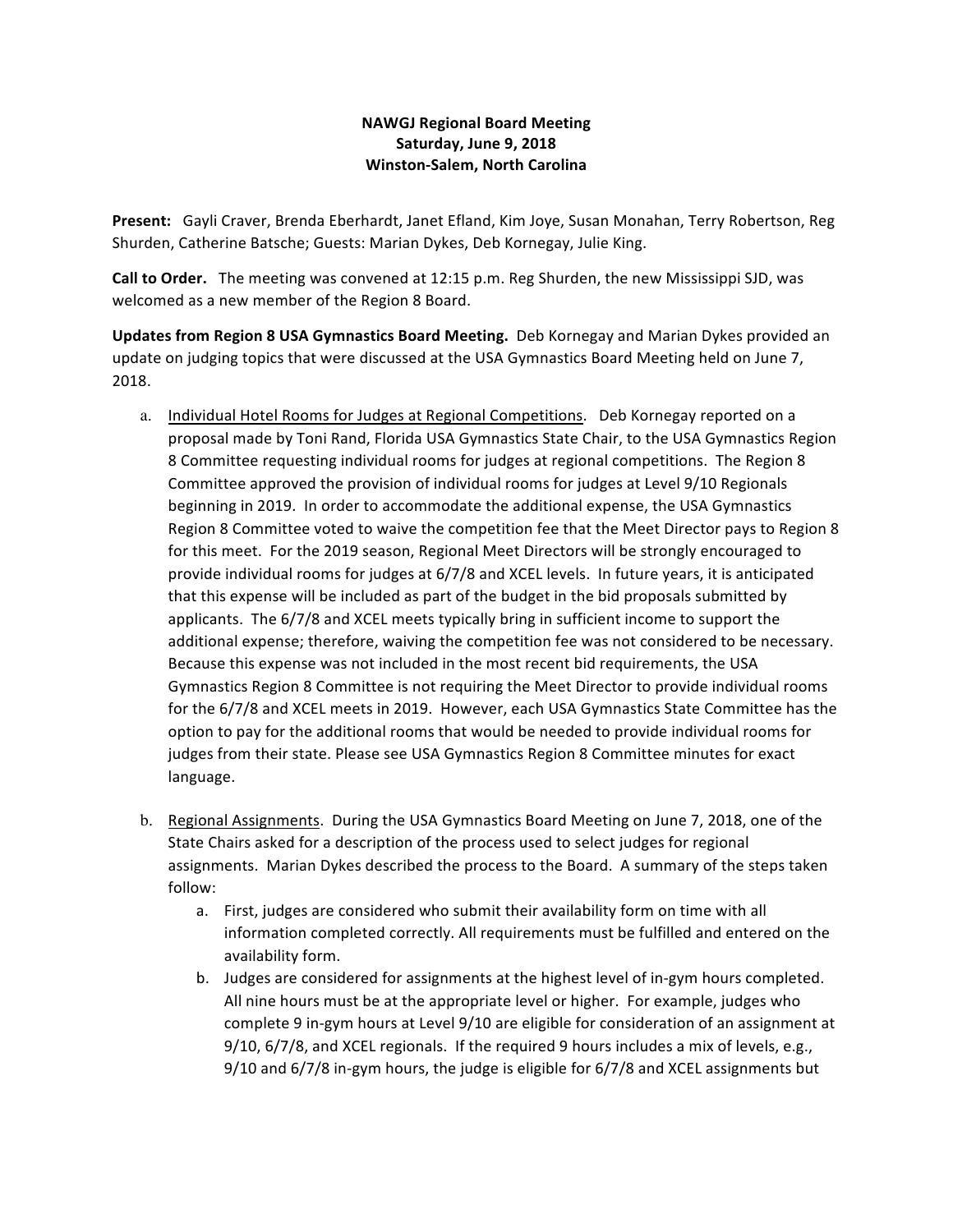not for level  $9/10$  (unless they have more than 9 in-gym hours and at least 9 in-gym hours at the highest level for that meet, i.e., Level 10).

- c. USA Gymnastics State Boards submit recommendations to Marian Dykes for JO Nationals, Eastern Nationals, and Regionals. Some states provide specific names of judges for each meet and others use a rotational system.
- d. After all recommendations are received from the USA Gymnastics Boards, a draft set of assignments is developed. Judges recommended for Eastern Nationals (4 per state) and JO Nationals (4 total from the region) are placed first on the 9/10 regional meet.
- e. Next, four judges (if eligible and available) are assigned from the host state for Level 9/10 regionals. The remaining slots for Level 9/10 are filled with the goal of assigning at least one judge per state to the 9/10 regional (assuming judges are available, have fulfilled all the requirements, and have been recommended by their state USAG Board). If this process results in a state getting only one judge assigned in the current year, efforts are made for that state to have two judges assigned in the subsequent year.
- f. Each state gets four slots for judges at the Level 6/7/8 meet and XCEL meet assuming the judges are available, have fulfilled all requirements, and have been recommended by their state USAG Board.
- g. Prior-year regional assignments are also taken into consideration when making final selections in an effort to provide more judges with the opportunity to judge regionals all other factors being taken into consideration.
- h. Note: Because of the small number of judges who submit availability in some states, it is possible that some judges in these states will be assigned to two regionals each year.

**Discussion of Assigning System.** Julie King, developer of the Judging Assignment System used by all states in Region 8, attended the meeting to discuss potential system changes in the future. The NAWGJ Board expressed appreciation to Julie for the development of the system and noted that the assigning process is greatly improved as a result. Changes currently being considered for the system include the addition of a decline button, a comments field to note hotel, mileage, and other notes, and emergency contact information fields. The SJDs requested the capability for Out-of-State Meet Referees to be able to assign events. Julie indicated this is a more complicated process but she would try to address it within the year). In addition, SJDs would like fields added specifically for hotel, mileage, and other expenses. Julie indicated she could consider this if the official NAWGJ contract allows for the additional information. A long version of the NAWGJ contract was found on the NAWGJ website but may need to be revised and updated. This topic will be presented at the Summer NAWGJ Board meeting for clarification. 

**SGB Elections**. The election timeline was distributed as a handout at the meeting to all SJDs. SJDs were asked to send a reminder to their members of the due date for applications.

**Term Limits Proposal.** C. Batsche provided an update on the status of the term limits proposal. The proposal will be finalized at the National Governing Board meeting in July and presented at the SJD meeting. It is anticipated that term limits will begin with RJDs and SJDs in the first phase and then include SGB and NGB members in a second phase. The specifics will not be finalized until the NGB meeting.